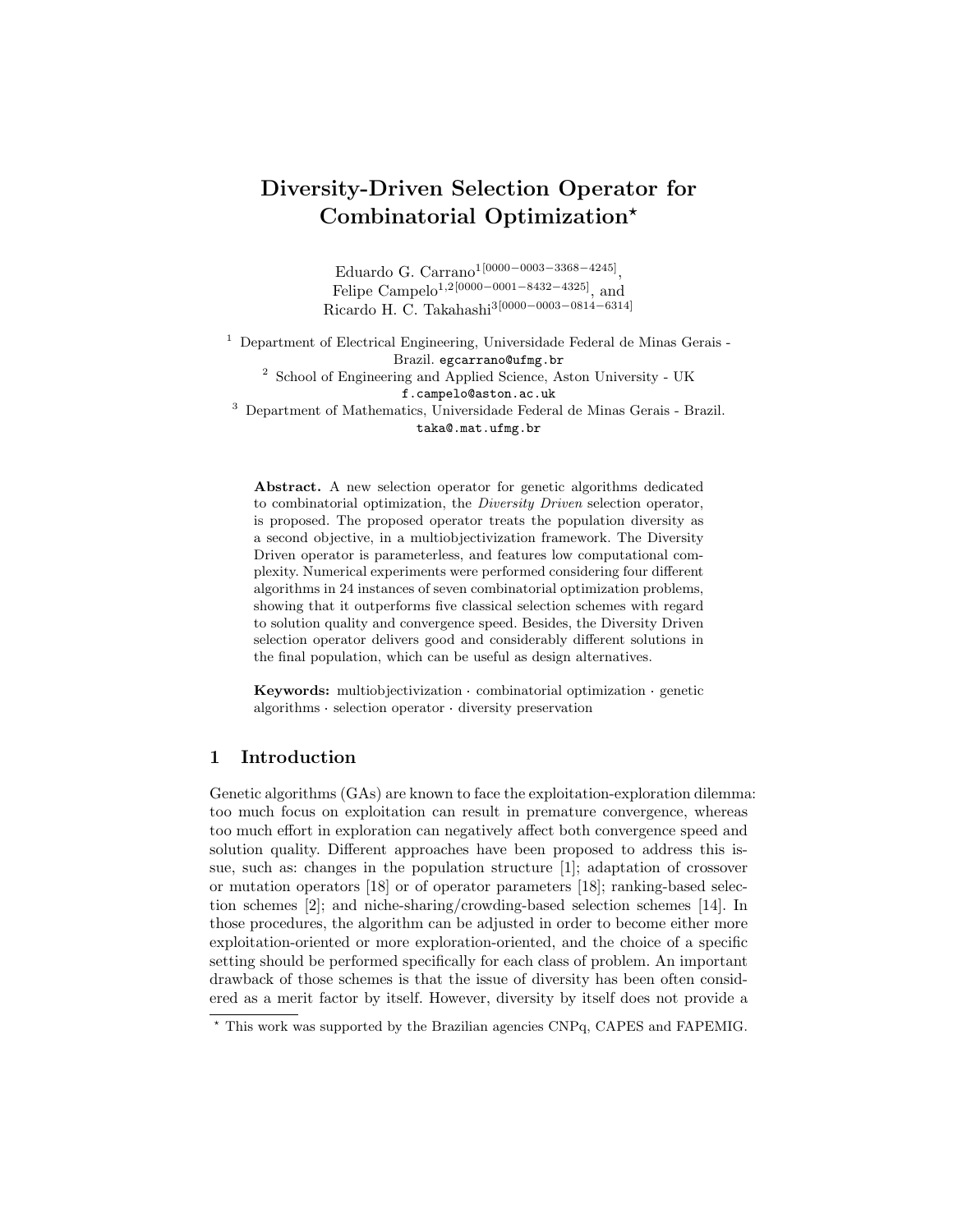considerable contribution for the quality of the final solutions delivered; instead, diversity is valuable when the diverse solutions cover promising areas of search space [18, 31]. Those references have not employed a search mechanism based on multiobjective optimization principles for dealing with those two objectives.

The formal setting of multiobjective optimization for handling the objectives of fitness and diversity was firstly introduced by [36]. Within this setting, it becomes possible to properly define which solutions should be found and stored, and to establish suitable search strategies for finding them. Other works followed the same approach of defining a diversity measure as an auxiliary objective in a multiobjective setting within evolutionary algorithms [23, 8, 17, 32, 37], but many rely on diversity metrics that depend on the computation of the distance from all individuals to all other ones, which causes a computational complexity of  $\mathcal{O}(n^2)$  [36, 23, 17, 32, 37]. More recent works have focused on the use of multiobjective indicators to optimize diversity [28] or in developing frameworks for the development of algorithms aimed at optimising in the quality-diversity landscape [15], which indicates an ongoing interest into the development of evolutionary methods capable of generating both diverse and high-quality final populations.

This paper proposes a further development on the use of multiobjective optimization principles for achieving *useful diversity* in single-objective combinatorial optimization. A selection operator based on the selection mechanism of NSGA-II [16] is proposed: the Diversity-Driven (DiD) selection operator. The DiD operator is parameterless, and can be used as an off-the-shelf operator for building problem-specific GAs, keeping compatibility with almost any crossover, mutation, and local search operators. As a main feature, instead of using a raw distance measure as a new objective, the DiD operator builds an auxiliary objective function that combines the solution ordering induced by the original objective function with the distance from solution to solution, in the genotype space, between solutions that are consecutive in this ordering.To define distance metrics that adhere to combinatorial problems, the DiD operator uses geometric descriptions of combinatorial spaces [27, 12, 25, 10].

The remainder of this paper is structured as follows: Section 2 presents some formal definitions and states the diversity-related objective function used for problem multiobjectivization. Section 3 describes the proposed diversity-driven selection operator (DiD operator). Distance metrics in discrete variable spaces are discussed in section 3.1. The test framework, including problems, instances, algorithms and comparison procedures is presented in section 4. The results achieved by the DiD operator and the other five ones employed for benchmark are discussed in section 5. Some concluding remarks are drawn in section 6.

## 2 Multiobjective Selection Preference

The optimization problem of interest is defined as stated in  $(1)$ , where X represents the space of discrete decision variables,  $x \in \mathcal{X}$  is a point in this space denoted as a *candidate solution* (an *individual*); and  $f(\cdot): \mathcal{X} \mapsto \mathbb{R}$  is an objective function to be minimized.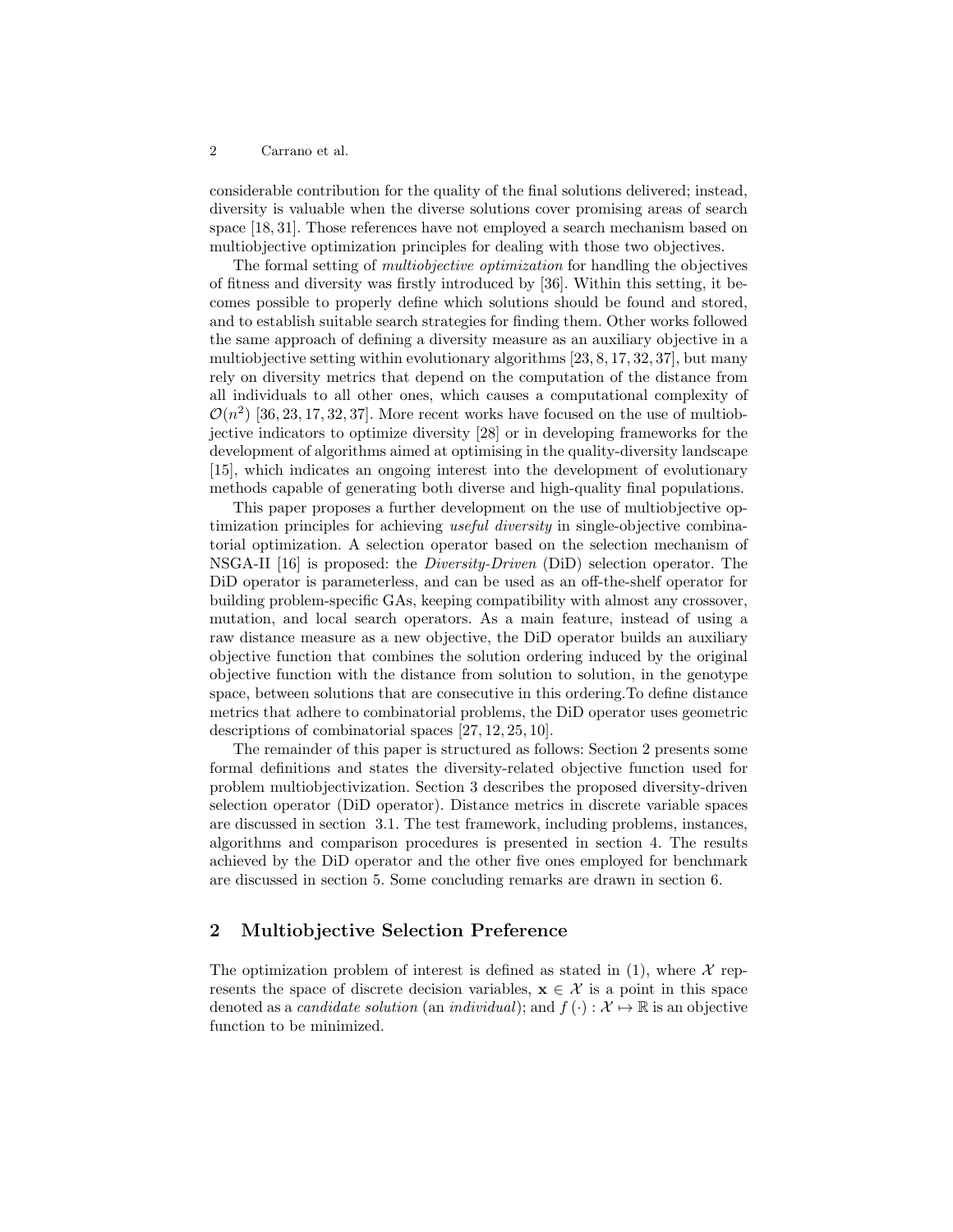Find: 
$$
\mathbf{x}^* = \arg\min_{\mathbf{x}} f(\mathbf{x})
$$
  
Subject to:  $\mathbf{x} \in \mathcal{X}$  (1)

Let  $\mathcal{P} = {\mathbf{x}_1, ..., \mathbf{x}_p}$  denote a *population* of current candidate solutions. Assume that a *total order*  $[\mathbf{x}_1 \leftarrow \mathbf{x}_2 \leftarrow \dots \leftarrow \mathbf{x}_p]$  is induced on this set by the comparison operator  $\leq$  over the objective function values, such that the set is ordered in increasing order of objective function values  $(f(\mathbf{x}_i) \leq f(\mathbf{x}_{i+1})\forall i \leq$  $p-1$ ). Suppose, w.l.g., that when there are replicas of the same point  $\mathbf{x}_i$ , those replicas are always ordered with consecutive indices. Although the aim of a single-objective optimization algorithm is to find the minimal element of this order,  $\mathbf{x}^*$ , it should be noticed that the direct usage of the raw ordering  $\mathbf{x}_1 \leftarrow$  $x_2 \leftarrow \ldots \leftarrow x_p$  inside the search engine may cause the loss of diversity because nothing prevents the selection of very similar individuals, or even several replicas of the same individual.

The formal statement of orderings that are oriented by more than one objective should consider the dominance relation operator  $(\prec)$ :

$$
\mathbf{a} \prec \mathbf{b} \Leftrightarrow \{a_i \le b_i \,\forall i = 1, \dots, m \text{ and } \exists j \in \{1, \dots, m\} \text{ such that } a_j < b_j\} \tag{2}
$$

It is possible that neither  $a \prec b$  nor  $b \prec a$  is true; in such a case a and b are said to be *non-comparable* vectors. Considering a set  $S$  of vectors, in which the  $\prec$  operation can be applied, a *minimal element*  $\mathbf{a}^*$  within S is an element for which the following relation holds:

$$
\mathcal{A} \mathbf{a} \in \mathcal{S} \text{ such that } \mathbf{a} \prec \mathbf{a}^* \tag{3}
$$

As a consequence of the existence of non-comparable solutions, there may exist several different minimal elements in  $S$ . The solution of a multiobjective optimization problem is defined as the set of minimal elements of this partial order in the problem domain, the Pareto-optimal set of the problem.

The idea in this paper is to employ, in the selection operator, the ordering established by the dominance relation operator  $(\prec)$  on the population, considering the objective function and an auxiliary objective stated as a particular distance to a neighbor, as follows. Let the *left neighbor* of an element  $x_i$  be the element  $\mathbf{x}_{i-1}$ . A function  $f_{\alpha}$  is defined as:

$$
f_{\alpha}(\mathbf{x}_i) = -\|(\mathbf{x}_i) - (\mathbf{x}_{i-1})\| \tag{4}
$$

in which  $\|\cdot\|$  denotes a norm defined in X, and  $f_{\alpha}(\mathbf{x}_1) = -\infty$  by convention. In situations where multiple copies of the same individual are present in  $P$ , the relation  $x_i = x_{i+1}$  will hold for some pairs of individuals. In this case,  $f(\mathbf{x}_i) = f(\mathbf{x}_{i+1})$  and  $f_\alpha(\mathbf{x}_{i+1}) = 0$  hold. Now, define  $f_d$  as:

$$
f_d(\mathbf{x}_i) = \begin{cases} f_\alpha(\mathbf{x}_i), & \text{if } f_\alpha(\mathbf{x}_i) < 0 \text{ or } f_\alpha(\mathbf{x}_{i-1}) < 0\\ f_d(\mathbf{x}_{i-1}) + 1, & \text{otherwise} \end{cases} \tag{5}
$$

Function  $f_d$  will return smaller values for individuals at a greater distance from their left neighbors, which can be interpreted as a measure of diversity. The following properties of  $f_d$  are of interest: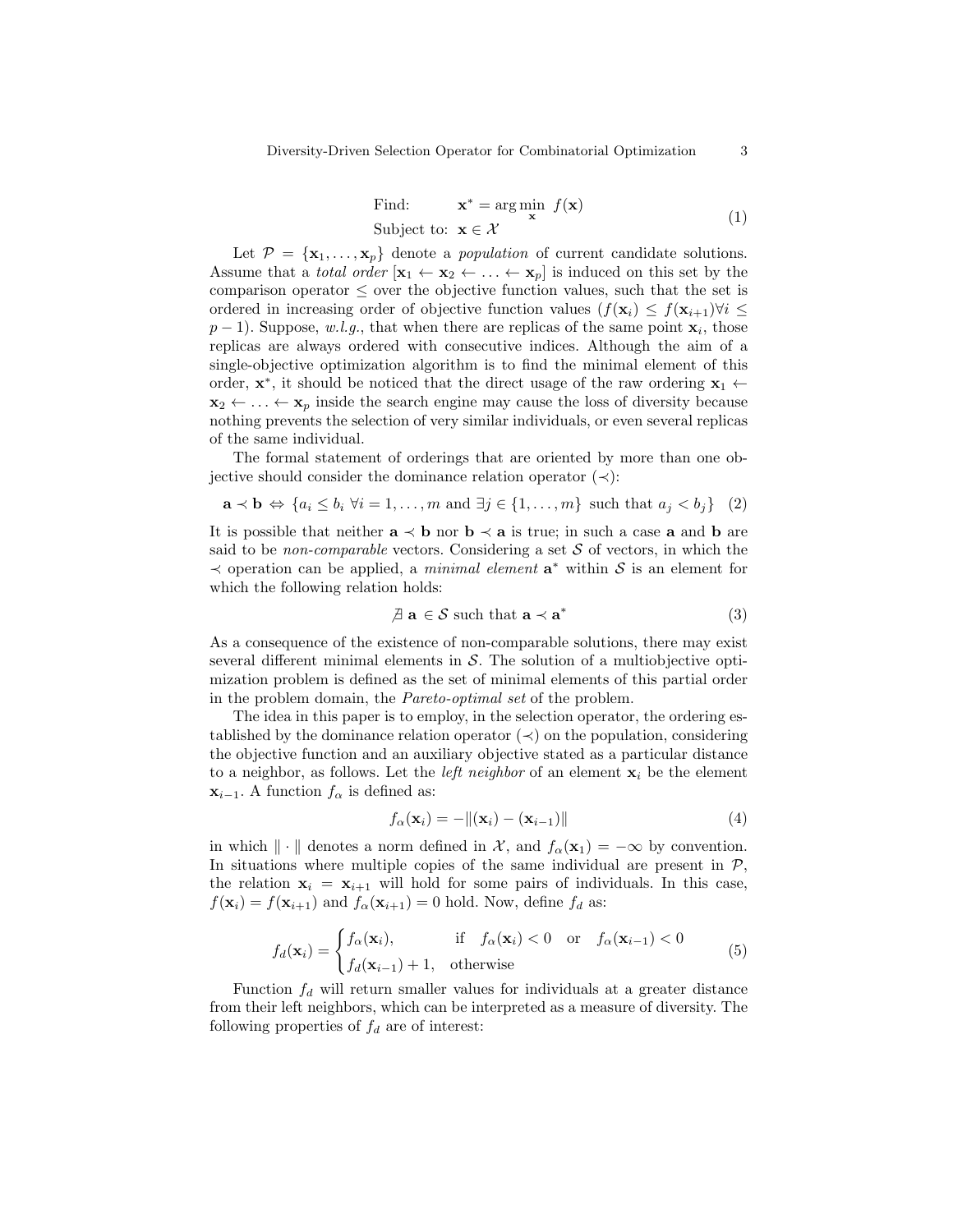- (i) The best individual,  $x_1$ , has its smallest possible value:  $f_d(x_1) = -\infty$ ;
- (ii) For any two individuals  $\mathbf{x}_i \neq \mathbf{x}_{i+1}$  the condition  $f_d(\mathbf{x}_{i+1}) < 0$  holds, even if  $f(\mathbf{x}_i) = f(\mathbf{x}_{i+1});$
- (iii) For any set of  $j + 1$  copies of the same individual,  $\mathbf{x}_i = \mathbf{x}_{i+1} = \ldots = \mathbf{x}_{i+j}$ the conditions  $f_d(\mathbf{x}_i) < 0$ ,  $f_d(\mathbf{x}_{i+1}) = 0$  and  $f_d(\mathbf{x}_{k+i+1}) = f_d(\mathbf{x}_{k+i}) + 1$  for  $k = 1, \ldots, j - 1$  hold.

The idea of the proposed selection method (the DiD operator) is to apply a nondominated sorting (NDS) selection procedure [16] to  $P$ , using functions  $f(\mathbf{x})$  and  $f_d(\mathbf{x})$  as the selection criteria.

## 3 Diversity-Driven Selection Operator

The non-dominated sorting procedure [16] relies on the assignment of a front number to each individual in  $P$ , such that the non-dominated individuals are put in front  $\mathcal{F}_0$ , the individuals that are dominated only by individuals in the front  $\mathcal{F}_0$  are put in  $\mathcal{F}_1$ , the individuals that are dominated only by individuals in the fronts  $\mathcal{F}_0$  and  $\mathcal{F}_1$  are placed in  $\mathcal{F}_2$ , and so forth.

By proceeding in this way with functions  $f(\mathbf{x})$  and  $f_d(\mathbf{x})$ , the resulting fronts  $\mathcal{F}_i$  are such that the best individual is always the only one in the front  $\mathcal{F}_0$ , since it dominates all other individuals in  $P$ . This ensures that the best individual is always selected. The second front,  $\mathcal{F}_1$ , will contain the second copy of the best individual (if any), the first copy of the second best individual, and also the first copy of some other individuals (only one copy per individual). The following front  $\mathcal{F}_2$  will contain the third copy of the best individual (if any), the second copy of the second best individual (if any), and other individuals. This pattern is repeated in the other fronts until all individuals are placed in some front.

Consider two individuals  $x_b$  and  $x_a$  such that  $f(x_b) > f(x_a)$ . These individuals will be placed in the same front only if  $f_d(\mathbf{x}_b) < f_d(\mathbf{x}_a)$ , which may happen if: (i)  $\mathbf{x}_b$  is more distant from its left neighbor than  $\mathbf{x}_a$ , or (ii) the previous fronts already selected include more copies of  $x_a$  than copies of  $x_b$ . In both cases, the situation can be interpreted as  $x_b$  being more important for diversity than  $x_a$ . Otherwise,  $x_b$  will be placed in a front with higher index than  $x_a$ .

After finding the k fronts  $\{\mathcal{F}_0, \ldots, \mathcal{F}_{k-1}\}$ , the individuals within each front  $\mathcal{F}_i$ are ordered according to the one-point contribution metric [7]. For two-objective problems, such as the one considered here, the one-point contribution of a given point  $x_a$  is defined as the area A shown in Fig. 1.

The set  $S$  of the selected individuals resulting from DiD selection operator is filled with the first  $n_s$  individuals, according to the total ordering that is established considering first the increasing ordering of fronts, breaking the ties by the decreasing ordering of one-point contributions within any front. Both population diversity and objective function values are considered in the selection by the fitness function  $f(\cdot)$  and the diversity function  $f_d(\cdot)$ .

The computational complexity of the DiD operator is found by analyzing the operations within it. Population sorting can be accomplished in  $\mathcal{O}(n \log n)$  time. Evaluation of  $f_d$  requires  $\mathcal{O}(n)$  distance calculations. Efficient implementations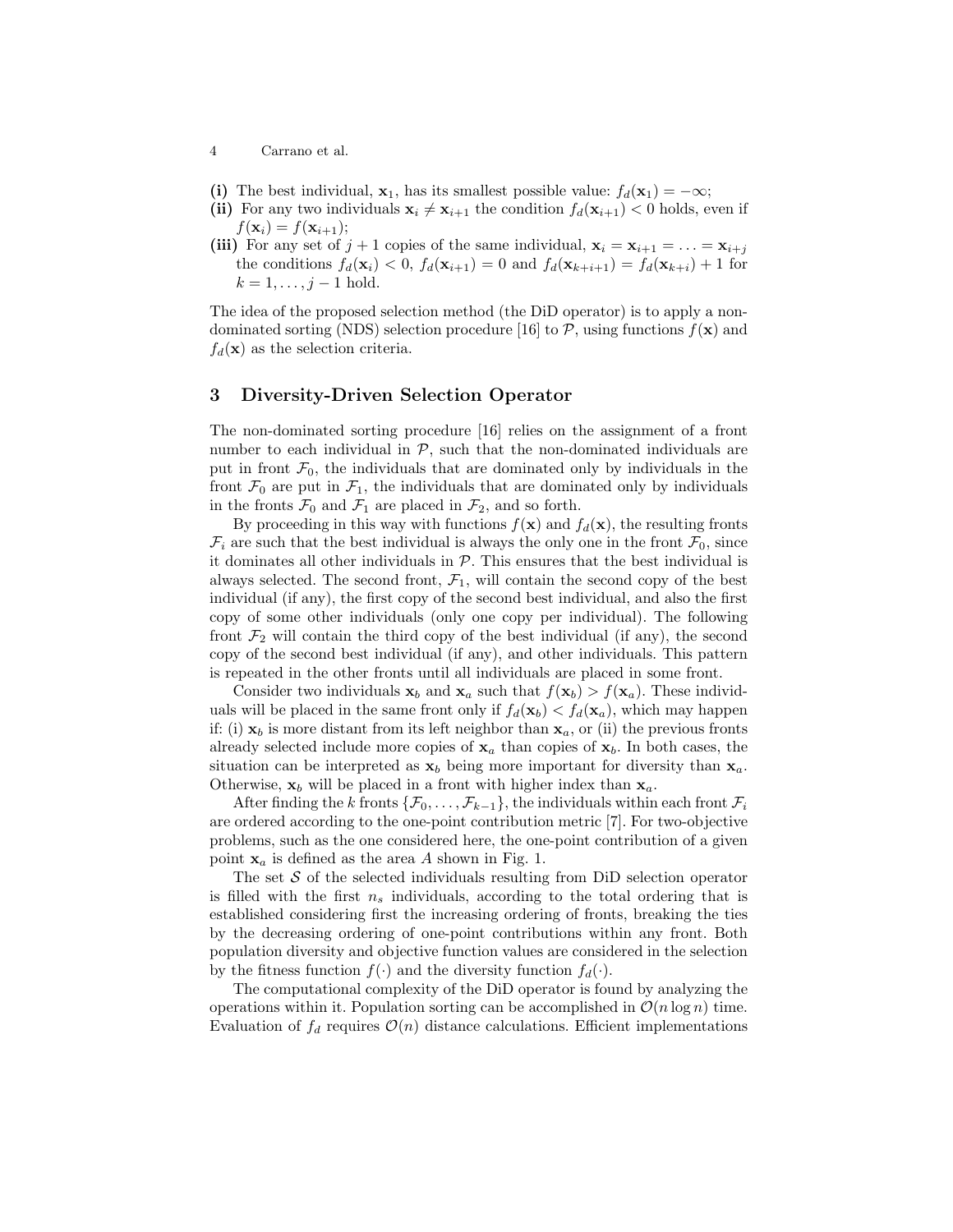

Fig. 1. Evaluation of the one-point contribution for the individual  $x_i$ .

of NDS [38] have complexity of  $\mathcal{O}(m \cdot n \log n)$ , which reduces to  $\mathcal{O}(n \log n)$  since  $m = 2$ . One-point contribution evaluation requires, in the worst case,  $n-2$  multiplication operations. The complexity of the DiD selection procedure is therefore determined by population sorting and NDS:  $\mathcal{O}(n \log n)$  in the worst case.

#### 3.1 Distance Metrics in Combinatorial Vector Spaces

The proposed selection operator relies on the assumption of availability of a distance between the individuals in the combinatorial problem. A brief explanation of the formalism for defining distances in combinatorial spaces is presented next.

The geometric structure of the space of a combinatorial problem may be stated using the edit move, defined as the smallest change of variables that transforms one solution into another one [27]. A path **P** from  $x^a$  to  $x^b$  is a sequence of solutions that start in  $x^a$  and reaches  $x^b$  by edit move steps, and the length of a path is the number of edit moves that generate all solutions on the path. The *distance* from  $x^a$  to  $x^b$  is the length of the path of minimum length.

A more finely grained definition of a norm can be stated, the weighted norm, as proposed in [12] for tree networks. Such a definition starts with the definition of weights for the several components of the decision vector. Each component of each vector receives its weight, such that  $x_i^a \mapsto w_i^a$ . Those weights are defined such that the components whose change have a greater impact in the individual phenotype receive greater weight. The possibility of defining such weights depends on the problem. Then, the lengths of the paths between individuals become weighted. Let  $\ell_w(\cdot)$  denote a weighted length of a path, and let  $\mathbf{x}^b$  be generated from  $x^a$  by an edit move that changes only the components i and j. The weighted length of this edit move is defined as:

$$
\ell_w(\mathbf{x}^a - \mathbf{x}^b) = w_i^a + w_i^b + w_j^a + w_j^b \tag{6}
$$

The weighted length of a path  $\mathbf{P} = \{p^1, p^2, \dots, p^m\}$  in which  $p^1 = \mathbf{x}^a$  and  $\mathbf{p}^m = \mathbf{x}^b$  becomes defined by the sum of the weighted lengths of the edit moves that compose the path:

$$
\ell_w(\mathbf{x}^a - \mathbf{x}^b) = \ell_w(\mathbf{p}^m - \mathbf{p}^{m-1}) + \ldots + \ell_w(\mathbf{p}^2 - \mathbf{p}^1)
$$
 (7)

From this definition of weighted path length, comes the weighted distance between individuals.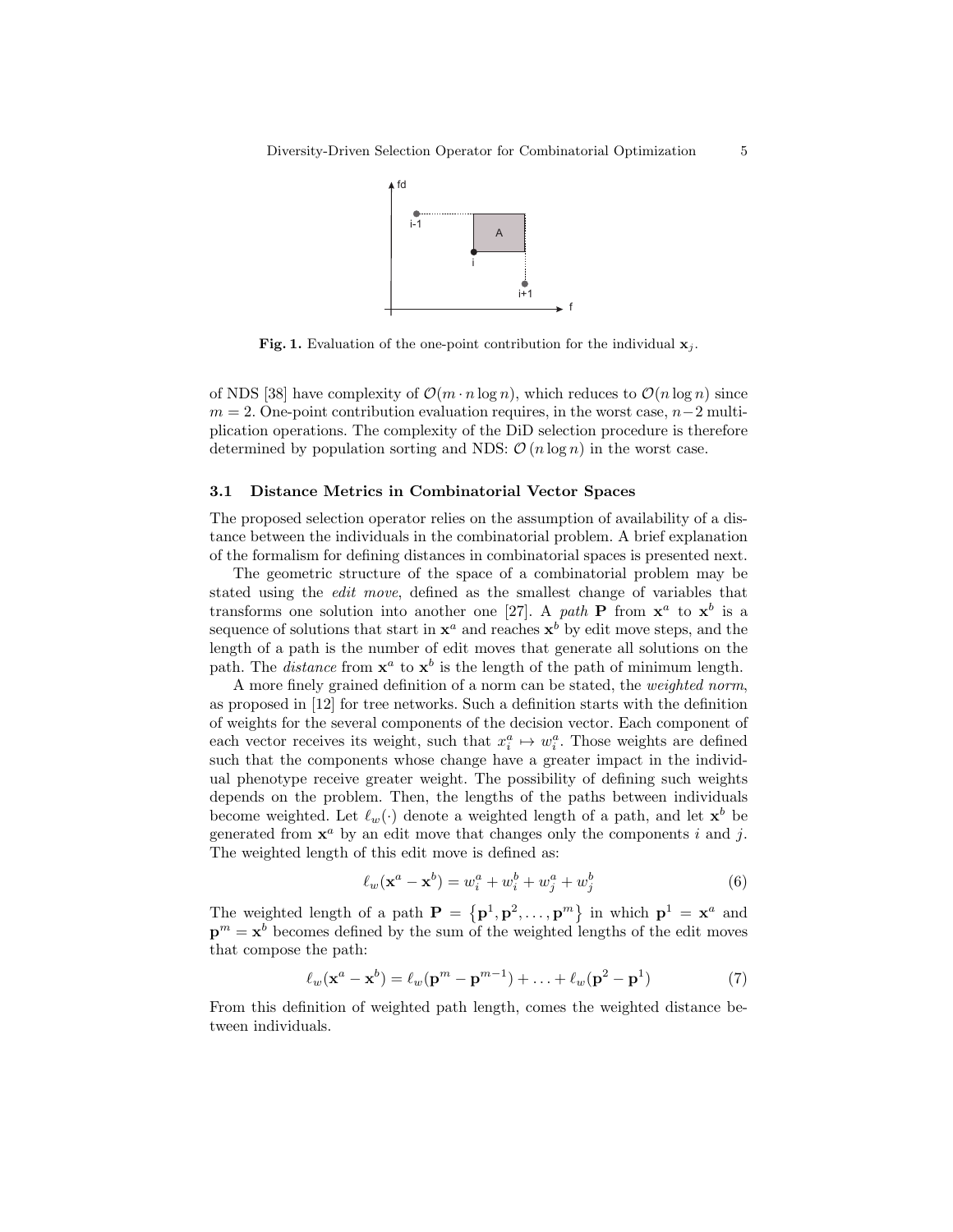## 4 Test Framework

## 4.1 Test problems

Seven combinatorial problems are considered: (i) degree-constrained minimum spanning tree; (ii) quadratic minimum spanning tree; (iii) optimal communication spanning tree; (iv) linear ordering; (v) common due-date single machine scheduling; (vi) makespan in unrelated parallel machine scheduling, and; (vii) generalized assignment problem. These problems can be divided in three classes: network problems, permutation problems, and assignment problems.

Degree-constrained minimum spanning tree problem (DCMST) is defined as the search for the minimum cost spanning tree with constraints on the degrees of its vertices. In [22], the authors propose a class of instances known as SHRD (structured hard), which are harder than the Euclidean ones. This class is used in the experiments here. Two instances, with 30 (DCMST30) and 50 vertices (DCMST50), have been generated, following the procedure described in [22].

Quadratic minimum spanning tree problem  $(QMST)$  involves searching for a spanning tree which minimizes a quadratic cost function that depends on the cost of edges and on the interaction between each pair of edges [33]. Instances with 25 (QMST25) and 50 nodes (QMST50) [12] are considered in this study.

Optimal communication spanning tree problem  $(OCST)$  which aims at obtaining the minimum cost spanning tree, with the cost considering the communication requirements between each pair of nodes in the system [33]. Two instances, OCST25 and OCST50 [12], are used in this paper.

*Linear ordering (LinOrder)* problem [21], in which there is a set of n objects that are to be ordered in a linear sequence. For every pair  $(i, j)$  of objects there are coefficients  $c_{i,j}$  that define the preference for having i before j. The goal is to find a linear sequence that maximizes the sum of the coefficients that are compatible with the preferences. Six instances from the LOLIB-library [30] are used in this study: be75eec, be75np, be75oi, stabu1, stabu2 and stabu3. The first three have 50 objects and the others have 60 objects.

Common due date single machine scheduling (Scheduling) which consists of the search for the optimal processing sequence for a given set of tasks, in such a way that the weighted sum of earliness and tardiness is minimized. Instances sch50 (50 tasks,  $K = 1$  and  $h = 0.60$ ), sch100 (100 tasks,  $K = 5$  and  $h = 0.60$ ) and sch200 (200 tasks,  $K = 1$  and  $h = 0.60$ ) of the OR-Library [5] are used.

Makespan in unrelated parallel machine scheduling (Makespan) consists in assigning set of tasks to a set of machines, while guaranteeing that each task is assigned to a single machine [29]. In this work the makespan is the function to be minimized. Three random instances have been generated:  $Mk25 \times 5$  (25 tasks, 5 machines),  $Mk50 \times 10$  (50 tasks, 10 machines),  $Mk100 \times 10$  (100 tasks, 10 machines). The processing times have been generated as integer numbers in the interval  $1 \leq p_{i,j} \leq 10$ , following a uniform distribution.

Generalized assignment problem  $(GAP)$ , which consists in assigning n tasks to m agents. The objective function is the total cost required for performing the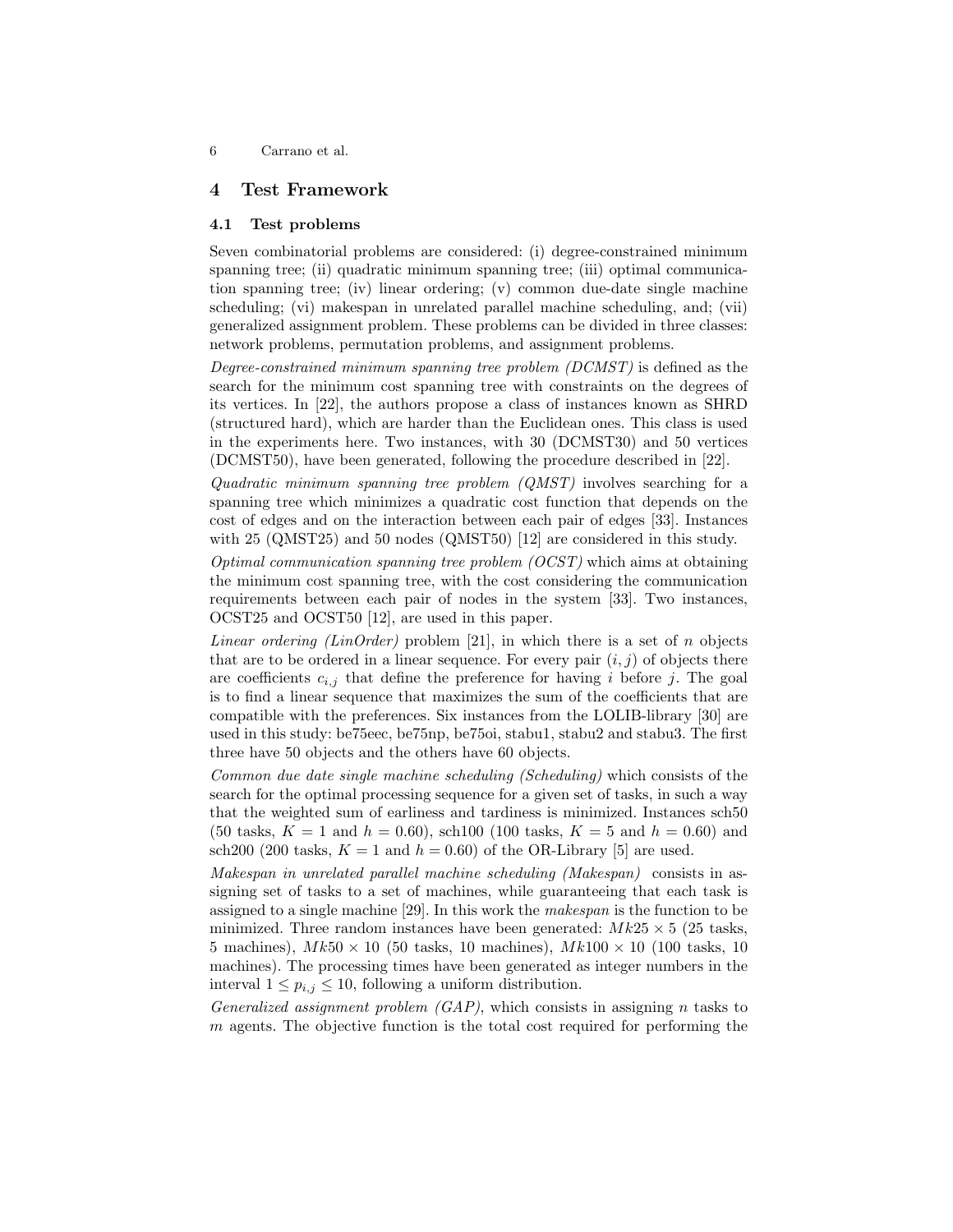tasks [4]. Six instances from the OR-Library [5] are considered in this study, and coded as " $Am \times n$ ":  $A5 \times 100$  (5 agents, 100 tasks),  $A5 \times 200$ ,  $A10 \times 100$ ,  $A10 \times 200$ ,  $A20 \times 100$  and  $A20 \times 200$ .

## 4.2 Algorithms

Four different genetic algorithms are used for solving the problems described above. These algorithms vary on the crossover, mutation, and local search operators employed, which are chosen according to the specific problem under consideration, but have exactly the same generational structure. The operators employed by each algorithm are briefly described below:

 $VETreeOpt$  (DCMST, QMST and OCST) is an algorithm employed for network problems. It has been built with the same crossover (binary) and mutation (unary) operators as proposed in [12]. These operators have been chosen because they have achieved very good performance on this class of problems;

 $PermutationGA$  (LinOrder and Scheduling) is an algorithm used for permutation problems, in which each individual is encoded as a permutation. Partially Matched Crossover (PMX) [19] and Swap Mutation [19] are employed to perform crossover and mutation. In the local search operator, all first order swap operations are tested, one by one, until the first improvement is reached.

Assignment GA (Makespan) encodes the individuals as chains of integer numbers, in which the integer lying in position i  $(x_i)$  identifies the machine that should perform task i. Crossover and mutation are performed using Uniform Crossover [35] and Flip Mutation [13]. The local search operator evaluates the tasks (one by one) on every machine, until it detects the first improvement.

GAPGA (GAP) is very similar to the AssignmentGA, since Makespan and GAP have similar structures. The only difference of GAPGA is the mutation operation, which is performed using the technique proposed in [34]. This operator has been designed specifically for GAP, and cannot be employed on unrelated parallel machine scheduling.

Each one of those algorithms is tested with six selection operators:

- DiD: the Diversity-Driven operator proposed in this paper;
- SW: stochastic wheel without ranking [20];
- SWLR: stochastic wheel with linear ranking [2];
- SUS: stochastic universal sampling without ranking [24];
- SUSLR: stochastic universal sampling with linear ranking [3];
- ST: stochastic binary tournament [20, 24].

Therefore, six different versions of each algorithm (one for each selection operator) are employed for solving each instance. All algorithms are executed considering the same parameters: population size of 50 individuals; stop criterion: 1000n function evaluations  $(FEs)^4$ ; crossover: 0.80 per pair; mutation: 0.40 per

 $^{4}$  n is the problem size: number of vertices for DCMST, QMST and OCST; number of objects for LinOrder. number of tasks for Scheduling, Makespan and GAP.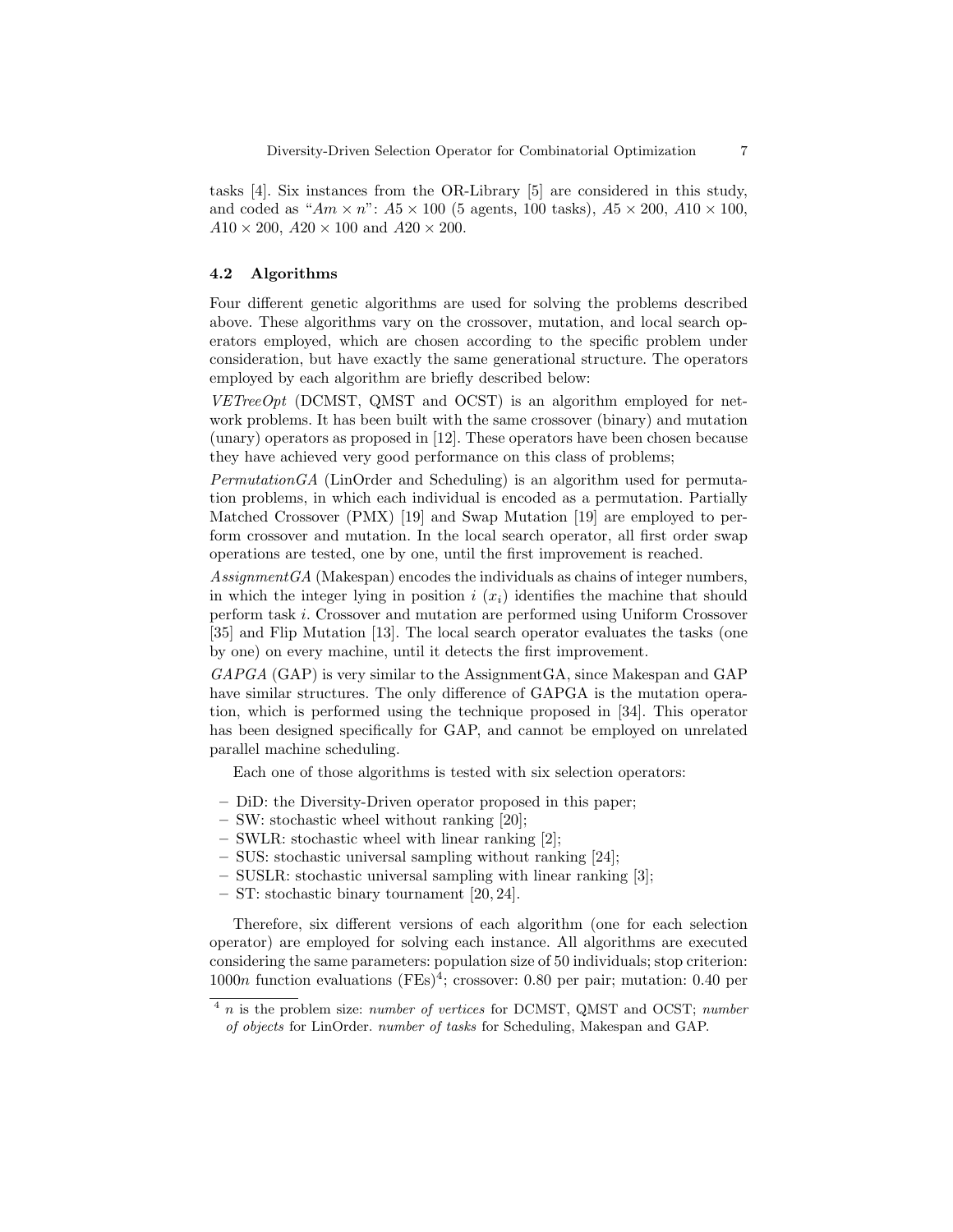individual; interval between local searches: 50 generations; maximum number of FEs used in local search: 500; algorithm runs per instance: 50. These settings are in agreement with what is commonly employed in the literature. In addition, preliminary testing of the algorithms showed that they are generally robust to small variations on these parameters.

#### 4.3 Performance assessment

Two merit criteria are employed for comparing the selection operators:

Convergence Quality Criterion (CQC): the quality of the outcomes delivered by the algorithm is estimated using the objective function value of the best individual obtained at the end of each algorithm run. For each algorithm and for each run, the value of the objective function of the final best individual is stored. After r runs, the CQC performance of an algorithm on a given instance is determined from the r objective function values stored.

Convergence Speed Criterion (CSC), which estimates how fast an algorithm converges to a reasonable solution. For each algorithm and for each run, the best individual at the end of each generation and the number of function evaluations required for reaching that solution are stored. The worst final solution amongst all runs of all algorithms is found. Then, for each algorithm and for each run, the number of function evaluations that has been required to reach the first solution that is better than or equal to that worst one is found. The CSC metric is determined from this information.

The CQC and CSC values achieved by the algorithms in each individual instance are analyzed using the procedure described below:

- 1. For CQC and CSC criteria:
	- (a) For each Instance  $k$ :
		- i. For each pair of operators  $Op_i, Op_j$ , with  $i < j$ , estimate the pvalue for the comparison of means of the algorithm equipped with operators  $Op_i$  and  $Op_j$   $(pv_{i,j})$  based on Welch's t-test [26].
		- ii. Using the p-values obtained on step  $1(a)$ ; build a partial order for the methods using the Benjamini-Hochberg Multiple Comparison procedure [6], considering a global significance  $q^* = 0.05$ .
	- (b) Based on the partial orders achieved for CQC and CSC on step 1(a)ii, use the Pareto dominance principle to identify the set of efficient algorithms.

The output of this procedure is a set of algorithms which are efficient with regard to CQC and CSC. An algorithm  $i$  is efficient if no other algorithm  $j$ is better than  $i$  in one criterion without being worse in the other one. This comparison approach is similar to the one proposed in [11]. The only difference of the newer procedure is the replacement of the ANOVA and Tukey tests by the Welch's t-test and the Benjamini-Hochberg Multiple Comparison procedure, which makes the process more robust to heteroscedasticity [9].

This procedure makes it possible to establish a ranking of the algorithms: (i) algorithms that are not significantly outperformed by any others are ranked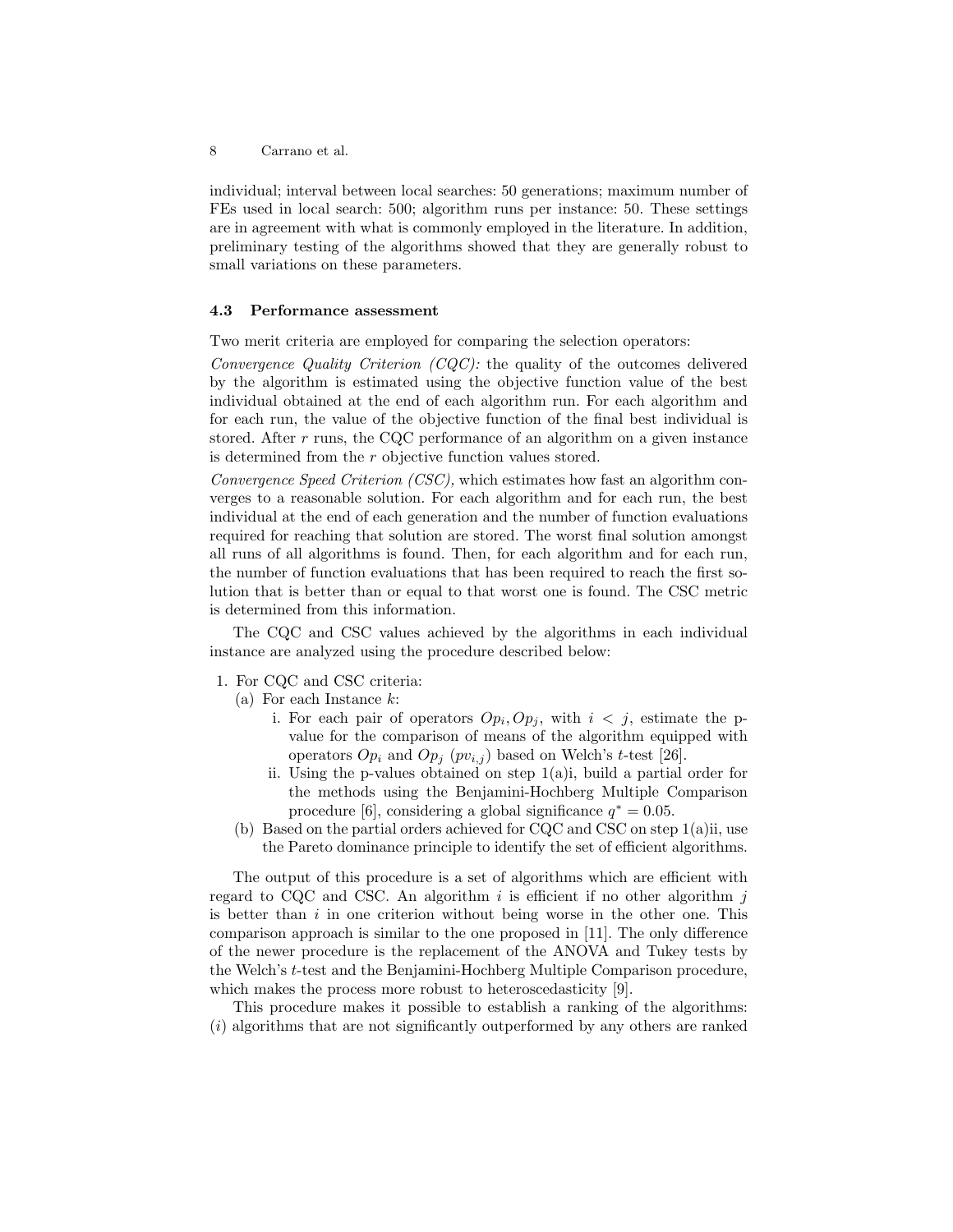in the first position;  $(ii)$  the algorithms that lose only to rank 1 methods are placed on rank 2, and so forth. In the specific case of this work, the statistical comparisons generate two orders for the algorithms, one for CQC and other for CSC. These orders are considered in a Pareto dominance analysis, in order to find the set of efficient operators in each instance.

## 5 Results

A summary of the results achieved in all instances is shown in Table 1. The DiD operator was not outperformed by any other selection operator, staying in the first position for all instances in both criteria, CQC and CSC. In addition, it was the only operator that was efficient in all 24 instances. Amongst the other five operators, SUSLR was efficient in 8 instances, SWLR and ST were efficient in 7, and SW and SUS were Pareto-optimal in only a single instance each.

|                    | CQC          |                |                |                        |                |                | $\overline{\mathrm{CSC}}$ |                |                |                             |                |                |
|--------------------|--------------|----------------|----------------|------------------------|----------------|----------------|---------------------------|----------------|----------------|-----------------------------|----------------|----------------|
| Instance           | DiD          |                |                | <b>ST SUS SUSLR SW</b> |                | <b>SWLR</b>    | $\overline{\mathrm{DiD}}$ |                |                | <b>ST SUS SUSLR SW SWLR</b> |                |                |
| DCMST30            | 1            | $\overline{2}$ | 3              | $\overline{2}$         | 3              | $\overline{2}$ | 1                         | $\overline{2}$ | 3              | $\overline{2}$              | 3              | $\overline{2}$ |
| DCMST50            | $\mathbf{1}$ | $\overline{2}$ | 3              | $\overline{2}$         | 3              | $\overline{2}$ | 1                         | $\overline{2}$ | 3              | $\overline{2}$              | 3              | $\overline{2}$ |
| QMST <sub>25</sub> | 1            | 1              | $\mathbf{1}$   | $\overline{1}$         | $\mathbf 1$    | $\mathbf{1}$   | 1                         | 1              | $\overline{2}$ | $\mathbf{1}$                | $\overline{2}$ | $\overline{1}$ |
| QMST50             | 1            | $\mathbf{1}$   | $\mathbf{1}$   | 1                      | 1              | $\mathbf{1}$   | 1                         | $\overline{2}$ | $\overline{4}$ | $\overline{2}$              | $\overline{4}$ | 3              |
| OCST <sub>25</sub> | 1            | 1              | $\overline{2}$ | $\mathbf{1}$           | $\overline{2}$ | $\mathbf{1}$   | 1                         | 1              | $\mathbf{1}$   | $\mathbf{1}$                | $\mathbf{1}$   | $\mathbf{1}$   |
| OCST50             | 1            | 1              | $\mathbf{1}$   | $\mathbf{1}$           | $\mathbf{1}$   | $\mathbf{1}$   | 1                         | $\overline{2}$ | $\overline{2}$ | $\overline{2}$              | $\overline{2}$ | $\overline{2}$ |
| be75eec            | 1            | $\mathbf{1}$   | $\mathbf{1}$   | $\mathbf{1}$           | $\mathbf{1}$   | $\mathbf{1}$   | 1                         | $\overline{1}$ | $\overline{2}$ | $\overline{1}$              | $\overline{2}$ | $\overline{1}$ |
| be75np             | 1            | $\overline{2}$ | $\overline{2}$ | $\overline{2}$         | $\overline{2}$ | $\overline{2}$ | 1                         | 1              | $\overline{2}$ | $\mathbf{1}$                | $\overline{2}$ | $\mathbf{1}$   |
| be75oi             | 1            | $\overline{2}$ | $\overline{2}$ | $\overline{2}$         | $\overline{2}$ | $\overline{2}$ | 1                         | 1              | $\overline{2}$ | $\mathbf{1}$                | $\overline{2}$ | $\overline{1}$ |
| stabu1             | 1            | 1              | 1              | $\mathbf{1}$           | $\mathbf{1}$   | $\mathbf{1}$   | 1                         | 1              | $\overline{2}$ | $\mathbf{1}$                | 3              | $\overline{1}$ |
| stabu2             | 1            | 1              | 1              | 1                      | 1              | 1              | 1                         | 1              | $\overline{2}$ | $\mathbf{1}$                | 3              | 1              |
| stabu3             | 1            | $\overline{2}$ | $\overline{2}$ | $\overline{2}$         | $\overline{2}$ | $\overline{2}$ | 1                         | 1              | $\overline{2}$ | $\mathbf{1}$                | 3              | 1              |
| sch50              | 1            | $\mathbf{1}$   | $\mathbf{1}$   | $\mathbf{1}$           | $\mathbf{1}$   | $\mathbf{1}$   | 1                         | $\overline{2}$ | 3              | $\mathbf{1}$                | 3              | $\overline{2}$ |
| sch100             | 1            | $\mathbf{1}$   | $\overline{2}$ | $\mathbf{1}$           | $\overline{2}$ | $\overline{2}$ | 1                         | $\overline{2}$ | 4              | $\overline{2}$              | $\overline{4}$ | 3              |
| sch200             | 1            | 1              | $\overline{2}$ | $\mathbf{1}$           | $\overline{2}$ | $\mathbf{1}$   | 1                         | 1              | $\overline{2}$ | 1                           | $\overline{2}$ | 1              |
| $Mk25\times 5$     | 1            | $\overline{2}$ | $\mathbf{1}$   | $\overline{2}$         | $\overline{2}$ | $\overline{2}$ | 1                         | $\overline{2}$ | $\overline{2}$ | $\overline{2}$              | $\overline{2}$ | $\overline{2}$ |
| $Mk50\times10$     | 1            | 4              | $\overline{2}$ | 6                      | 3              | 5              | 1                         | $\overline{2}$ | $\overline{2}$ | $\overline{2}$              | $\overline{2}$ | $\overline{2}$ |
| $Mk100\times10$    | 1            | 3              | $\overline{2}$ | $\overline{5}$         | $\overline{2}$ | 4              | 1                         | 1              | 1              | $\mathbf{1}$                | $\mathbf{1}$   | $\overline{1}$ |
| $A5\times100$      | 1            | 1              | $\mathbf{1}$   | $\mathbf{1}$           | $\mathbf{1}$   | $\mathbf{1}$   | 1                         | $\overline{2}$ | $\overline{2}$ | $\overline{2}$              | $\overline{2}$ | $\overline{2}$ |
| $A10\times100$     | 1            | 1              | 1              | 1                      | 1              | 1              | 1                         | 3              | $\overline{2}$ | 3                           | 3              | 3              |
| $A20\times100$     | 1            | 1              | $\mathbf{1}$   | 1                      | 1              | $\mathbf{1}$   | 1                         | 1              | $\mathbf{1}$   | 1                           | $\mathbf{1}$   | 1              |
| $A5\times200$      | 1            | 1              | 1              | $\overline{1}$         | 1              | 1              | 1                         | 3              | $\overline{2}$ | 3                           | 3              | 3              |
| $A10\times200$     | 1            | $\overline{2}$ | $\overline{2}$ | $\overline{2}$         | $\overline{2}$ | $\overline{2}$ | 1                         | 3              | $\overline{2}$ | $\overline{2}$              | 3              | 3              |
| $A20\times200$     | 1            | $\overline{2}$ | $\overline{2}$ | $\overline{2}$         | $\overline{2}$ | $\overline{2}$ | 1                         | $\overline{2}$ | $\overline{2}$ | $\overline{2}$              | $\overline{2}$ | $\overline{2}$ |

Table 1. Operator positions in each criterion for each instance

The genetic algorithm using the DiD operator was also able to determine new "best known solutions" for two scheduling instances, namely sch50 and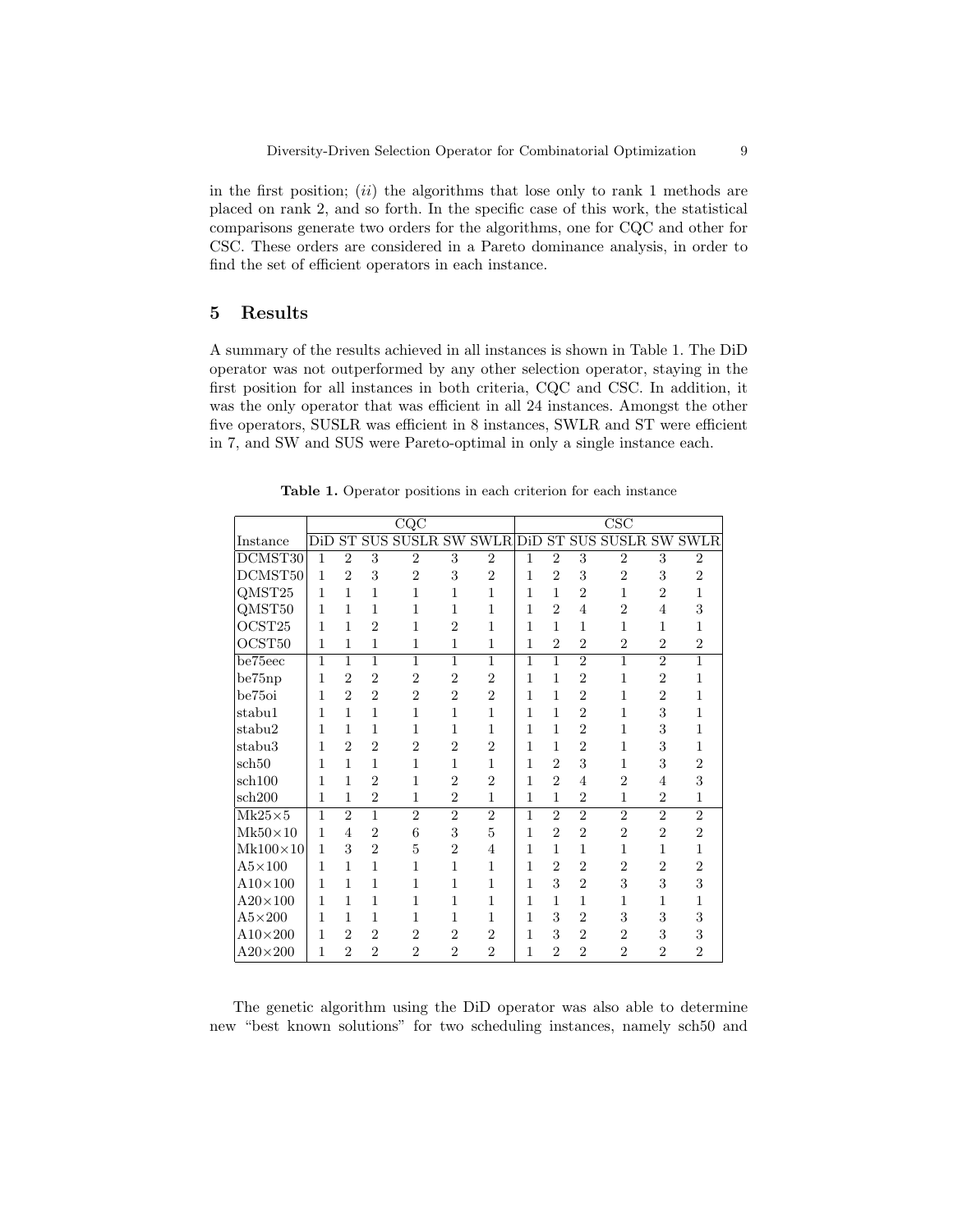sch100, when compared to the current best reported in the OR-Library (see http://people.brunel.ac.uk/~mastjjb/jeb/orlib/schinfo.html):

 $-$  sch50 (k = 1, h = 0.60), former best: 17990, new best: 17976

 $-$  sch100 (k = 5, h = 0.60), former best: 55291, new best: 55286

The genetic algorithms using other selection operators were not able to achieve those new best objective function values.

## 6 Conclusions

This paper proposed a multiobjectivization approach for dealing with the exploration/exploitation dilemma in genetic algorithms for combinatorial problems. The trade-off between population fitness and diversity is processed inside a single parameter-less operator, the Diversity-Driven (DiD) selection operator, which selects the individuals according to the objective function and a function that is built over a specific measure of distance to one neighbor. The specific neighborhood structure induced by the solution ordering scheme employed within DiD allows the computation of distances with  $\mathcal{O}(n \log n)$  worst-case complexity. The DiD operator was conceived as an off-the-shelf operator that can be used within problem-specific GA's while keeping compatibility with almost any crossover, mutation and local search operators.

Numerical experiments were performed on 24 instances of seven different combinatorial problems, for which some specific GA's were built and equipped with either the DiD operator or several other existing selection methods. The comparisons were performed with regards to convergence speed and solution quality. The results obtained indicate that the proposed DiD operator was able to significantly and consistently outperform the competing selection approaches in both merit criteria.

Additional studies are needed in order to assess the behavior of DiD operator on combinatorial problems with different structures, for instance in the case of satisfiability problems (maximum satisfiability, constraint satisfaction). It is expected that the development of distance metrics specially adapted for different problem structures will allow the application of the DiD operator in a greater variety of situations.

Other extensions of the DiD operators may be interesting to explore. These include the incorporation of preference information into the operator, to allow differential weighting of the dual objectives of solution quality or diversity; and the exploration of this operator in other problem contexts, such as continuous optimization.

# References

1. Bäck, T., Fogel, D.B., Michalewicz, Z. (eds.): Handbook on Evolutionary Computation. Oxford University Press (1997)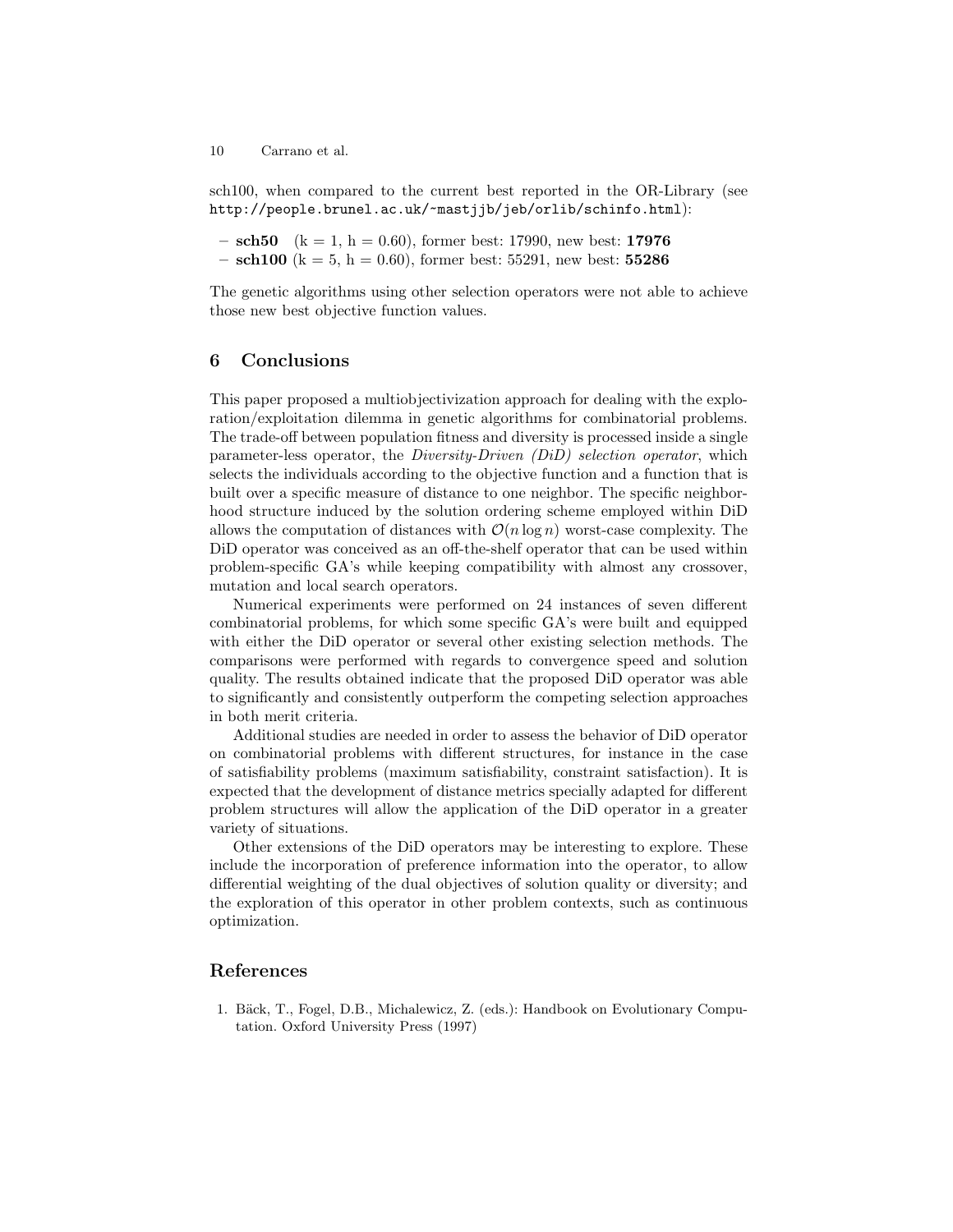Diversity-Driven Selection Operator for Combinatorial Optimization 11

- 2. Baker, J.E.: Adaptive selection methods for genetic algorithms. In: Proc. 1st Int. Conf. Genetic Algorithms. pp. 101–111 (1985)
- 3. Baker, J.E.: Reducing bias and inefficiency in the selection algorithm. In: Proc. 2nd Int. Conf. Genetic Algorithms Appl. pp. 14–21 (1987)
- 4. Balachandran, V.: An integer generalized transportation model for optimal job assignment in computer networks. Oper. Res. 24, 742–759 (1976)
- 5. Beasley, J.E.: OR-Library. http://people.brunel.ac.uk/ mastjjb/jeb/orlib/schinfo.html, last accessed at 2020-Sep-20
- 6. Benjamini, Y., Hochberg, Y.: Controlling the false discovery rate: a practical and powerful approach to multiple testing. J. Royal Statistical Soc. – Series B  $57(1)$ , 289–300 (1995)
- 7. Brandstreet, L., While, L., Barone, L.: A fast incremental hypervolume algorithm. IEEE Trans. Evol. Comp. 12(6), 714–723 (2008)
- 8. Bui, L.T., Abbass, H.A., Branke, J.: Multiobjective optimization for dynamic environments. In: Proc. IEEE Cong. Evol. Comp. (CEC 2005). vol. 3, pp. 2349–2356. Edinburgh, UK (2005)
- 9. Campelo, F., Takahashi, F.: Sample size estimation for power and accuracy in the experimental comparison of algorithms. Journal of Heuristics 25(2), 305–338 (2019)
- 10. Carrano, E.G., Ribeiro, G., Cardoso, E., Takahashi, R.H.C.: Subpermutation based evolutionary multiobjective algorithm for load restoration in power distribution networks. IEEE Trans. Evol. Comp. 20, 546–562 (2016)
- 11. Carrano, E.G., Wanner, E.F., Takahashi, R.H.C.: A multicriteria statistical based comparison methodology for evaluating evolutionary algorithms. IEEE Trans. Evol. Comp. 15(6), 848–870 (2011)
- 12. Carrano, E.G., Takahashi, R.H.C., Fonseca, C.M., Neto, O.M.: Nonlinear network optimization – an embedding vector space approach. IEEE Trans. Evol. Comp. 14(2), 206–226 (2010)
- 13. Chicano, F., Alba, E.: Exact computation of the expectation curves of the bit-flip mutation using landscapes theory. In: Proc. Genetic Evol. Comp. Conf. (GECCO 2011). pp. 2027–2034. Dublin, Ireland (2011)
- 14. Cioppa, A., De Stefano, C., Marcelli, A.: Where are the niches? Dynamic fitness sharing. IEEE Trans. Evol. Comp. 11(4), 453–465 (2007)
- 15. Cully, A., Demiris, Y.: Quality and diversity optimization: A unifying modular framework. IEEE Transactions on Evolutionary Computation 22(2), 245–259 (2018)
- 16. Deb, K., Pratap, A., Agarwal, S., Meyarivan, T.: A fast and elitist multiobjective genetic algorithm: NSGA-II. IEEE Trans. Evol. Comp. 6, 182–197 (2002)
- 17. Garcia-Najera, A., Bullinaria, J.A.: An improved multi-objective evolutionary algorithm for the vehicle routing problem with time windows. Comp. & Oper. Res. 38, 287–300 (2011)
- 18. Ginley, B.M., Maher, J., O'Riordan', C., Morgan, F.: Maintaining healthy population diversity using adaptive crossover, mutation, and selection. IEEE Trans. Evol. Comp. 15(5), 692–714 (2011)
- 19. Goldberg, D.E., Lingle, R.: Alleles, loci, and the traveling salesman problem. In: Proc. Conf. Genetic Algorithms Appl. pp. 154–159 (1985)
- 20. Goldberg, D.: Genetic Algorithms in Search, Optimization and Machine Learning. Addison-Wesley, 1st edn. (1989)
- 21. Grötschel, M., Jünger, M., Reinelt, G.: Optimal triangulation of large real world input-output matrices. Statistische Hefte 25, 261–295 (1984)